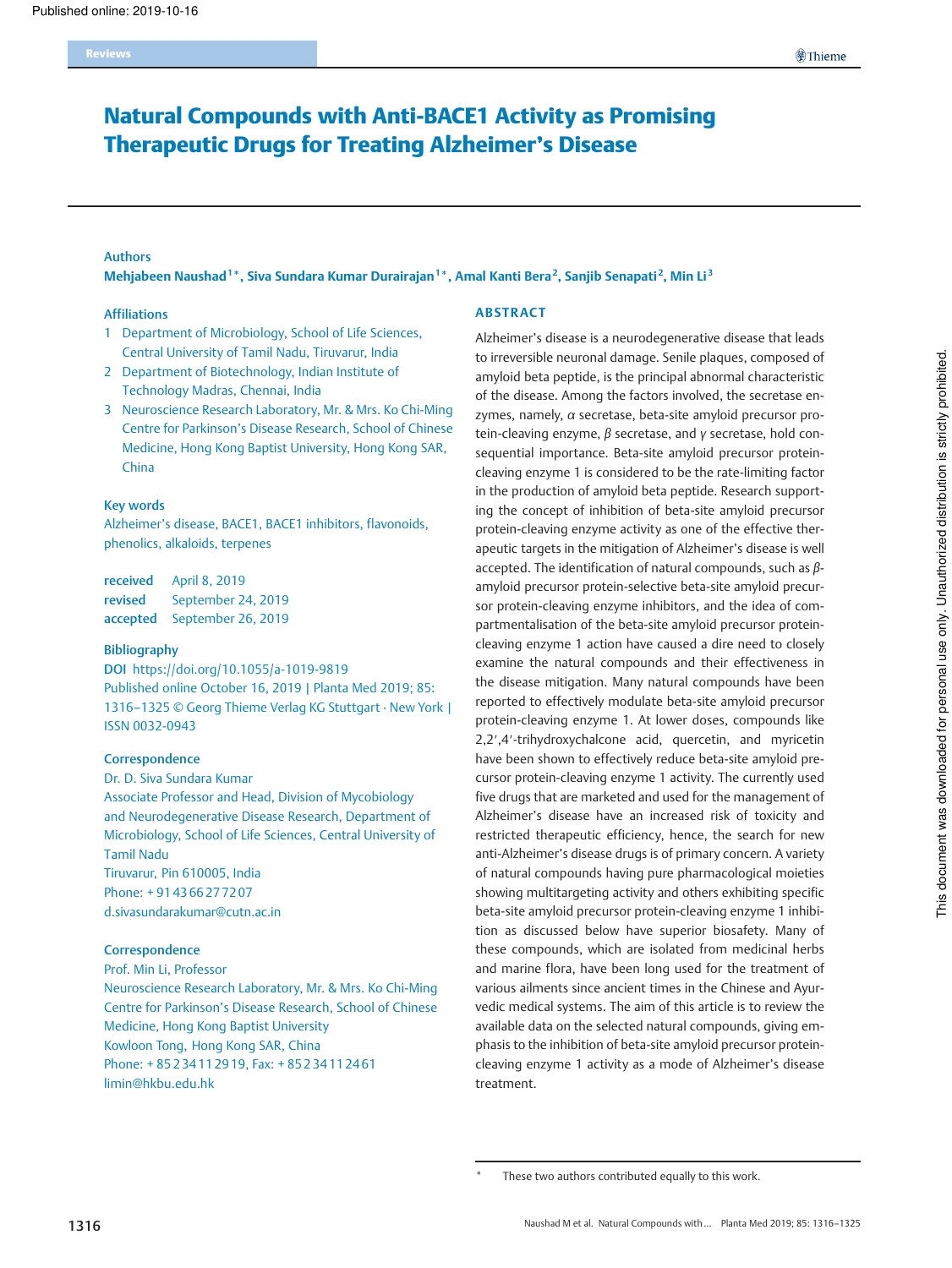# Introduction

Alzheimer's disease (AD) is a prevalent neurodegenerative proteopathy that is currently incurable [1]. Patients suffering from the disease are characterised by reduced cognitive function, progressive deterioration of the memory and neuronal damage, and changes in mood and behaviour [2]. Living with this disease can be debilitating and ultimately fatal. The presence of amyloid plaques (composed mainly of Aβ peptides) and neurofibrillary tangles (aggregates of hyperphosphorylated tau protein) is the main pathological characteristic of AD [3]. This is accompanied by microglial proliferation, neuropil threads, and associated astrogliosis [4]. These pathological processes lead to the deterioration of the brain and its activities.

Sequential processing of the  $β$ -amyloid precursor protein ( $\beta$ APP) by  $\beta$  secretase and  $\gamma$  secretase leads to the formation of the Aβ peptides [5]. The γ secretase cleaves C99 after the action of beta-site amyloid precursor protein-cleaving enzyme 1 (BACE1), leading to the formation of Aβ40 and Aβ42 in most cases [6]. β Secretase or BACE1 also known as memapsin 2, and Asp 2) holds one of the pivotal roles in AD disease pathogenesis as its protein levels and/or enzyme activity are observed to be significantly elevated in the AD brain compared to the slight elevation seen in the normal aging brain [7–9]. Hence, BACE1 is of specific interest as a drug target since its inhibition is considered a potential treatment, if not the cure. Similar to BACE1, BACE2 is a type I transmembrane protein and is a close homologue [10, 11]. BACE2 has been reported to cleave βAPP like BACE1, but the fragments produced have so far not been observed in senile plaques. Hence, its role in AD is questionable [11]. BACE2 is expressed highly in the peripheral tissues and in oligodendrocytes, astrocytes, and neuronal subsets [12], whereas BACE1 is highly concentrated only in the brain [10]. BACE1 is considered to be the rate-limiting factor involved in the formation of A $\beta$ , and as such is a suitable target for drugs [13]. A detailed illustration of the βAPP processing by the secretases is depicted in ► Fig. 1.

Inhibition of BACE1 activity can be an effective therapeutic target for treating AD. Complete BACE1 inhibition was considered to be desirable after Roberds et al. and other independent studies reported that BACE1  $^{-/-}$ mice failed to exhibit excessive A $\beta$  deposition. Luo et al. also evidenced that BACE1 knockout fully prevents  $A\beta$  production while displaying a normal phenotype in mice [14, 15]. This gave rise to the idea that therapeutic inhibition BACE1 in humans, similar to BACE1-null mice, may be free of mechanism-based toxicity and thus an effective method in Alzheimer's disease treatment. These analyses boosted the drug discoveries targeting complete BACE1 inhibition and many clinical trials which resulted in mild cognitive impairment. This leads to a need for further research and subsequent studies on complete BACE1 inhibition that found BACE1-null mice showed increased instances of seizures, schizophrenia-like phenotypes, demyelination, axonal misguidance, and high offspring mortality rates in contrast to BACE1 <sup>±</sup>mice (i.e., heterozygous mice with a genetically decreased level of BACE1). BACE1 <sup>±</sup>mice failed to exhibit any side effects and phenotypic changes but showed potential Aβ reduction. Recent studies have shown that the A673T mutation of APP impairs cleavage by BACE1, resulting in protection against AD, thus further supporting BACE1 inhibition [16]. From the prior studies conducted [14–16] and the critical role played in amyloidogenic processing, BACE1 can thus be considered a probable target. Four therapeutic agents approved by the FDA (donepezil, rivastigmine, galantamine, and memantine) are currently being used to mitigate AD symptoms, but these drugs have not been able to prevent or reverse disease progression [17, 18]. As of 2018, 112 anti-AD agents are under investigation. Approximately 27% of these agents now in phase III clinical trials and  $\sim$  5% in phase II clinical trials are BACE1 inhibitors [19]. As of 2019, the BACE1 inhibitors LY-3314814, MK-8931 (verubecestat), and LY-3202626 have been dropped from clinical trials. Some of BACE1 inhibitors like elenbecestat is progressing through the clinical trials [20, 21]. Every year several drugs are being developed to treat AD in hopes of satisfactory results, but most of them fail at the preclinical stage, even before entering clinical trials. There are different approaches for targeting BACE1, like inhibition of activity and suppression of BACE1 expression [22, 23]. As of 2019, less than 2% of the drugs in studies act by inhibition of BACE1 activity. Inhibition of BACE1 by natural products has rendered promising results in AD therapeutics as exemplified by flavonoids (galangin, myricetin, baicalein), alkaloids (berberine), terpenes, etc., which have shown BACE1 inhibition. These compounds show significant potential to act as therapeutic drugs. Further efficient strategies for inhibiting BACE1 activity is required in order to reduce the side effects caused by biological functions due to its long-term use [24].

The C99 cleavage can be impaired without interfering with multifunctional neuregulin 1 processing, which is a potential substrate of BACE1. This, combined with the possibility of compartmentalisation of the target, specifically targeting BACE1 inhibitors to endosomal compartments, preventing action on non-amyloid substrates [25], has paved the future for the development of a promising BACE1-based anti-AD therapeutic approach. The identification of further βAPP-selective natural BACE1 inhibitors could be advantageous, as this would prevent the secondary adverse effects due to cleavage of other substrates supporting some important physiological functions. The comprehension of safety profiles of many natural compounds showing potential BACE1 inhibition is already well understood due to its long-term use in traditional Chinese medicine (TCM) and Ayurvedic medicine. Some of the natural compounds that are widely used in traditional medicinal care with an emphasis on flavonoids, phenolic compounds, tannins, alkaloids, chalcones, and terpenes and exhibit effective action by the inhibition of BACE1 activity at low concentrations are discussed below.

## Search Strategy

A systemic search was carried out for literature in electronic databases, including PubMed, Scopus, Embase, Web of Science, Science Direct, and Google Scholar and were screened for natural compounds that exhibited potential BACE1 activity inhibition. In vivo, in vitro, and clinical evidence that assessed the therapeutic and preventive potential of natural compounds against the BACE1 enzyme involved in the production of  $A\beta$ , which is a major component of amyloid plaques and neurofibrillary tangles, were col-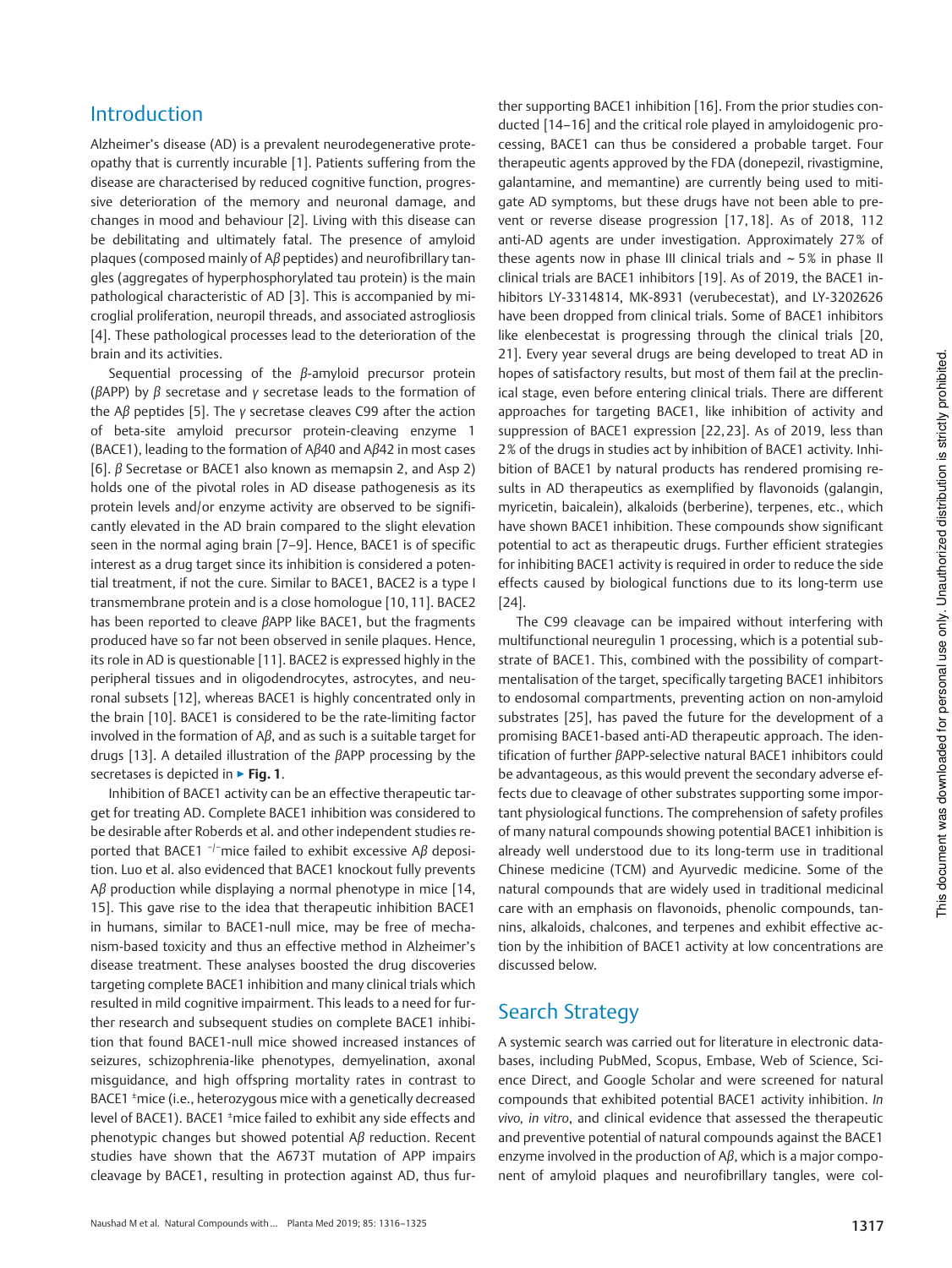

 $▶$  Fig. 1 Schematic representation of  $\beta$ APP processing and generation of A $\beta$  peptides.

lected. Relevant articles where searched to obtain natural BACE1 activity inhibitors for the mitigation of AD and its symptoms. The following key words were used to obtain significant data about the topic: Alzheimer's disease, BACE1, natural compounds, BACE1 activity, and BACE1 inhibitors. The articles focusing on plant extracts or modified compound derivatives showing BACE1 inhibition were excluded in the study. Only full length articles available in the English language were reviewed.

## Flavonoids Having Potential Anti-beta-Site Amyloid Precursor Protein-Cleaving Enzyme 1 Activity

Descamps et al. [26] identified two bioflavonoids, rutin (1) (found in Fagopyrum esculentum Moench) and galangin (2) (found in Alpinia officinarum Hance), which have the ability to impair BACE1 cleavage by acting as βAPP-selective BACE1 inhibitors. Galangin in cell culture studies and AD transgenic mice studies (J20 mice) conducted (at dosages of 50 µM and 40 mg/kg, respectively) showed inhibition of BACE-dependent βAPP nuclear signalling, without affecting neuregulin. Hence, these commonly used nutritional supplement showed a novel mechanism to modulate βAPP processing even at lower concentrations, avoiding potential toxicity caused by direct inhibition of BACE1.

Baicalein (3) (5,6,7-trihydroxy-2-phenyl-chromen-4-one) is a flavone isolated from the roots of Scutellaria baicalensis Georgi. It is used in TCM and known to have potent antioxidant and free radical scavenging properties [27]. Recently, it gained attention due to its ability to act against neurodegenerative diseases [28, 29]. Baicalein (3) has been shown to have more potent anti-BACE1 activity when compared with other flavonoid compounds like luteolin and quercetin, with an  $IC_{50}$  value of about 10  $\mu$ M [30]. Baicalein (3) has been shown to inhibit BACE1 activity as well as  $A\beta$  oligomerisation and fibrillation, and prevents Aβ-induced toxicity in PC12 cells

along with the disaggregation of preformed Aβ amyloid fibrils [31]. The ability of the compound to cross the BBB is found to be negatively correlated with dose [31]. Gu et al. [32] suggest that the long-term oral administration of baicalein (3) leads to the reduction in BACE1 protein levels. Durairajan et al. [33] reported that prolonged treatment of baicalein led to enhanced Aβ deposition in both N2a-Swedish APP cells and TgCRND8 APP transgenic mice [33]. However, no significant changes in BACE1 protein levels were obtained in TgCRND8 APP transgenic mice when treated with baicalein. The Aβ increasing effect of baicalein might be due to its offtarget action, probably via impairing ubiquitin proteasomal clearance function. These are significantly visible only while the administration of the compound is done in increased dosages of 25 mg/ kg/day. Zhang et al. [28] reported that Chinese hamster ovary cells expressing wild-type APP and Tg2576 mice, when treated with baicalein, showed reduced Aβ through promotion of the non-amyloidogenic pathway. This contrast in data might be due to the difference in incubation time. The data showing a decrease in the sAPPβ level is not shown in the study of Zhang et al. Hence, baicalein may modulate BACE1 in an extremely dose-dependent manner.

Camellikaempferoside B (4) is a natural acylglycoside flavone compound that is isolated from Fuzhuan brick tea [fermented Camellia sinensis (L.) Kuntze]. The structure of the compound contains groups of p-coumaric acid and rhamnopyranosyl along a kaempferol backbone. Yang et al. [34] showed that camellikaempferoside B (4) does not interfere with BACE1 expression, but it reduces BACE1 activity at a concentration of 25 µM in both a cell-free system and in APP-expressing cells. This compound acts on several of the active sites in BACE1 via hydrogen bonds, leading to a reduction in BACE1 activity and  $Aβ$  production. Preformed fibril disaggregation is shown by camellikaempferoside B (4), and this compound has also been shown to form structurally abnormal Aβ oligomers, which are not involved in pathogenesis [34].

Quercetin (5) is a flavonoid compound that is abundantly found in plants like Allium cepa L., Malus pumila Mill., etc. [35].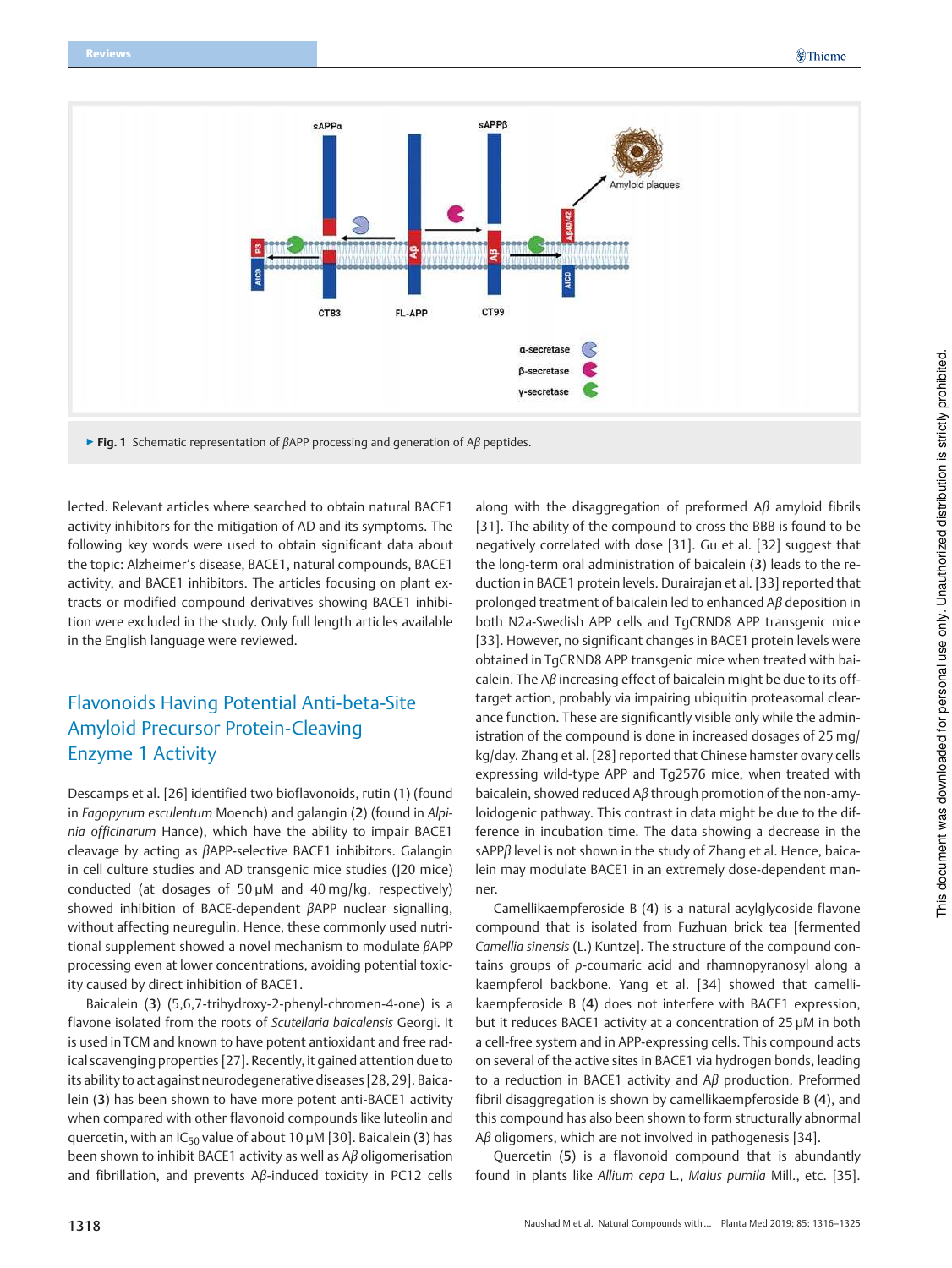Shimmyo et al. [36] has shown that quercetin (5) reduces BACE1 activity in a cell-free system (IC<sub>50</sub> of  $5.4 \pm 0.5$  µM). In a neuronal cell system, the compound has also showed BACE1 reducing activity (IC<sub>50</sub> of 50  $\mu$ M). The compound appears to maintain its stability for about 24 h in vivo. Lu et al. [37] reported that quercetintreated male C57BL/6 strain mice exhibited reduced BACE1 expression. Quercetin may reduce BACE1 expression and, thus, negatively regulate the amyloidogenic processing of βAPP. But the data provided does not show much significant reduction in BACE1 protein levels as claimed. Nevertheless, the abundance, stability, and wide availability of the compound and its action on the neuronal cell system provides a need for further studies.

Myricetin (6) is a plant-derived flavonoid compound that belongs to the class of polyphenols [38]. Due to its structural similarity to quercetin (5), myricetin (6) is sometimes referred to as hydroxyquercetin [39]. Since myricetin (6) has antioxidant properties, it has also been reported to show a neuroprotective effect against neuronal cell injury induced by Aβ [40]. The small molecular weight and hydrophobic characteristics may help it to cross the BBB, thus giving it a therapeutic advantage [41]. Shimmyo et al. [40] have reported that myricetin (6) has dual activity, as it can directly inhibit BACE1 activity without affecting protein expression and showed activation of α secretase (ADAM10) in a cell-free enzyme activity assay. The  $IC_{50}$  of myricetin (6) was calculated to be 2.8 µM in inhibiting BACE1 activity. Three hydrogen bonds formed by myricetin (6) with BACE1 (one each with Gln 73 and Trp 198, and one with Asp32) stabilise the binding. The effect of myricetin (6) on neuronal cells is less than expected. Myricetin (6) has been shown to be unstable. This might be because, after 24 h of treatment, the compound is metabolised, losing the hydroxyl groups essential for BACE1 inhibition [40]. Myricetin (6) exhibits  $\beta$ -sheet structure disruption activity and also inhibits Aβ fibril generation [42].

Genistein (7) is an isoflavone compound isolated from Glycine max (L.) Merr., which inhibited BACE1 activity in a dose-dependent manner with an IC<sub>50</sub> value of  $6.3 \times 10^{-5}$  M. It inhibits BACE1 activity in a noncompetitive reversible manner. In in vivo and cellbased studies, genistein (7) has also been shown to inhibit Aβ-induced inflammation and cell death [43–45]. Even at a higher concentration of 500 mg/kg/day in rats, it was found to be pharmacologically safe [46]. It was noted that even at a lower concentration, the compound was able to cross the BBB without causing any neurotoxicity [46]. The significance of the compound, to be considered as a potential candidate for AD treatment, requires further studies. The structure of flavonoids exhibiting potent anti-BACE1 activity is depicted in  $\triangleright$  Fig. 2.

## Phenolics and Tannins Having Potential Anti-beta-Site Amyloid Precursor Protein-Cleaving Enzyme 1 Activity

Salvianolic acid B (8) (Sal B) was isolated from the root of Salvia miltiorrhiza Bunge (Lamiaceae family) [47]. This plant is widely used to treat cardiovascular and cerebrovascular diseases [48, 49]. Sal B (8) is a water-soluble polyphenolic caffeic acid derivative [50]. Lin et al. [51] showed that Sal B (8) can protect neuronal PC-

12 cells from Aβ-induced toxicity. Further studies conducted by Durairajan et al. [52] reported that Sal B (8) can disaggregate preformed fibrils and inhibit Aβ fibril formation. Tang et al. and Durairajan et al. independently reported that Sal B modulated BACE1 activity in SH-SY5Y-APPsw cells and it decreased Aβ generation in H4-SwedAPP, N2a-SwedAPP, and HEK‑BACE1 cells. Many, possibly important, variations can be noticed in these studies: i) Tang et al. suggested that BACE1 expression was reduced at 50 µM [53], but Durairajan et al. [54] showed that Sal B (8) does not affect BACE1 expression. It only reduces BACE1 activity; ii) Tang et al. used a narrow range of concentrations (25–50 µM) of Sal B (8), whereas the other study used concentrations varying from 1–50 µM; iii) The higher concentrations of Sal B (8) may affect cellular viability, possibly leading to toxicity. Durairajan et al., in their studies, reported cellular toxicity and viability by the LDH and MTT analyses and found the range of concentrations to be safe. Tang et al. did not provide cellular viability results; iv) The decrease in the level of sAPPβ coincides with a decrease in CTFβ fragments. No data on CTFβ fragments was provided in the other study; and v) Durairajan et al. provided data of molecular docking and Sal B shows slight binding to the catalytic domain, whereas Tang et al. did not provide docking studies. Yu et al. [55] reported that Sal B shows negligible binding to the catalytic sites using molecular docking methods. Tang et al. suggest that Sal B suppresses BACE1 expression. But due to discrepancies between these results, further studies are required to clearly understand the mechanism of action of Sal B on BACE1 ( $\triangleright$  Fig. 3).

Ferulic acid (9) is a phenolic compound that is included in the human diet, as it is found in cereals like Oryza sativa L. and Triticum aestivum L., in fruits like Solanum lycopersicum L., Ananas comosus (L.) Merr., and Citrus sinensis (L.) Osbeck, and in vegetables [56]. The compound is known to possess anti-inflammatory, anti-carcinogenic and antioxidant properties [57–59]. Mori et al. [56] reported that ferulic acid (9) acts by targeting BACE1, both in in vitro and in vivo studies conducted. At the concentration of 1.57 µM, this compound significantly reduced Aβ variants [57]. In a cell-free BACE1 activity assay, it was demonstrated that ferulic acid (9) acts on BACE1 by both directly attenuating BACE1 enzymatic activity and targeting BACE1 stability without affecting mRNA expression levels. Ferulic acid (9) has a low molecular weight (194.18 g/mol) [60], high bioavailability in rat models [57], and remains stable in the body, which serves as an advantage in therapeutics; however, due to its nature as a charged molecule with a hydroxyl group, its ability to cross the BBB remains uncertain [56]. Some reports have suggested the presence of the molecule in rodent brains following peripheral administration [60]. Hence, ferulic acid (9) and its derivatives have the potential to combat AD.

Tannic acid (10) is present in plants like Quercus velutina Lam., Camellia sinensis (L.) Kuntze, etc. Oral administration of tannic acid (10) improved behavioural impairment, reduced cerebral amyloidosis, and increased the anti-amyloidogenic βAPP processing in in vivo studies conducted in transgenic PSAPP mice (30 mg/kg/day dosage) without exhibiting any side effects [61]. Moreover, tannic acid has shown to dose dependently downregulate the generation of Aβ40 and Aβ42 and inhibit the level of  $CTF_\beta$  cleavage products [61]. It was also noted that tannic acid inhibits BACE1 expression and  $\beta$  secretase activity without altering BACE1 mRNA, promoting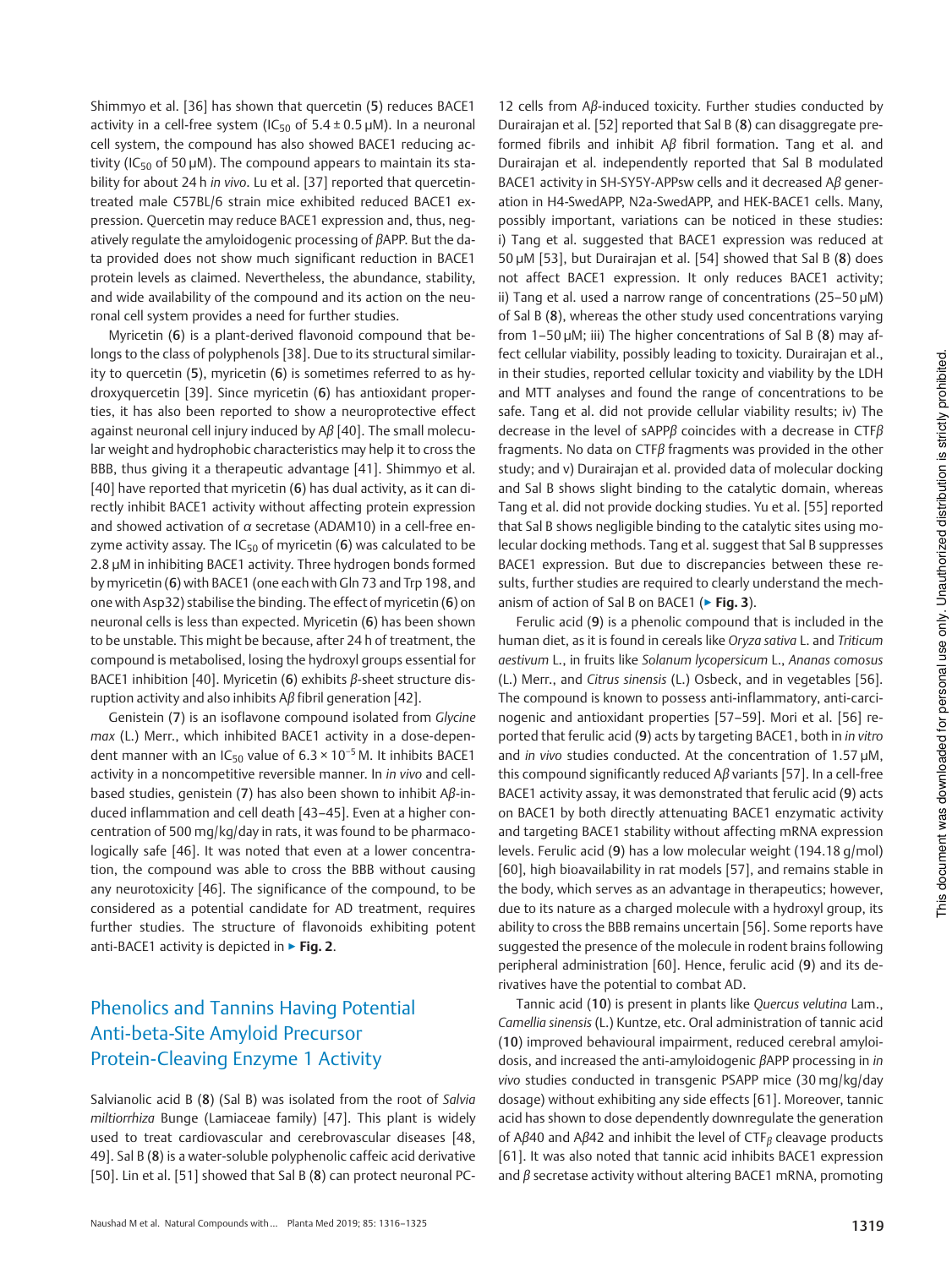

▶ Fig. 2 Structures of flavonoids rutin (1), galangin (2), baicalein (3), camellikaempferoside (4), quercetin (5), myricetin (6), and genistein (7) having BACE1 inhibitory activity.

non-amyloidogenic βAPP processing [61]. These properties increase the potential of tannic acid to progress into clinical studies. The structures of phenolics and tannins showing anti-BACE1 activity are depicted in  $\triangleright$  Fig. 4.

# Alkaloids Showing Inhibition of beta-Site Amyloid Precursor Protein-Cleaving Enzyme 1 Activity

Berberine (11) is a multifunctional isoquinoline alkaloid with neuropharmacological properties, which can be isolated from plants like Coptis chinensis Franch., Berberis vulgaris L., and many more [62]. Asai et al. [63] showed that berberine modulated βAPP processing, resulting in a reduction of the Aβ protein. In our previous study, the chronic administration of berberine (11) in transgenic AD mice for approximately 4 months showed significant mitigation of Aβ pathology without influencing BACE1 protein levels at an oral dosage of 25 or 100 mg/kg per day [62]. In vivo studies have suggested that that berberine (11) is able to cross the BBB and reach the brain in a dose- and time-dependent manner [64].

It was reported that the berberine reduced BACE1 activity and prevented the neurodegeneration of the hippocampus in a rabbit model of AD [65]. Cai et al. [66] established that berberine inhibits  $\beta$ /y-secretases (main components PS1, Aph-1 $\alpha$ , and Pen-2) activity and enhances  $α$ -secretase, thereby alleviating  $Aβ$  pathology in the brains of AD transgenic mice. However, the BACE1 inhibitory activity of berberine (11) was found to be less (IC $_{50}$  value > 100 µM) [67]. In another study, through surface plasmon resonance (SPR) binding analysis and docking studies, the direct binding of berberine and BACE-1 was illustrated [68]. Reports of berberine acting on the BACE1 expression levels are also available, hence, further studies are required for the identification of the potential mechanism of action of the compound [69]. No potential toxicity was shown by the compound in both the *in vivo* and *in* vitro studies conducted, but protoberberine alkaloids such as the epiberberine (12) groenlandicine (13) exhibit promising dose-dependent BACE1 noncompetitive inhibition with  $IC_{50}$  values of 8.55 and 19.68 µM, respectively [67]. Further evaluation of the protoberebrine compounds can provide valuable insight on its mechanism of action. The structures of alkaloids having anti-BACE1 activity are depicted in  $\triangleright$  Fig. 4.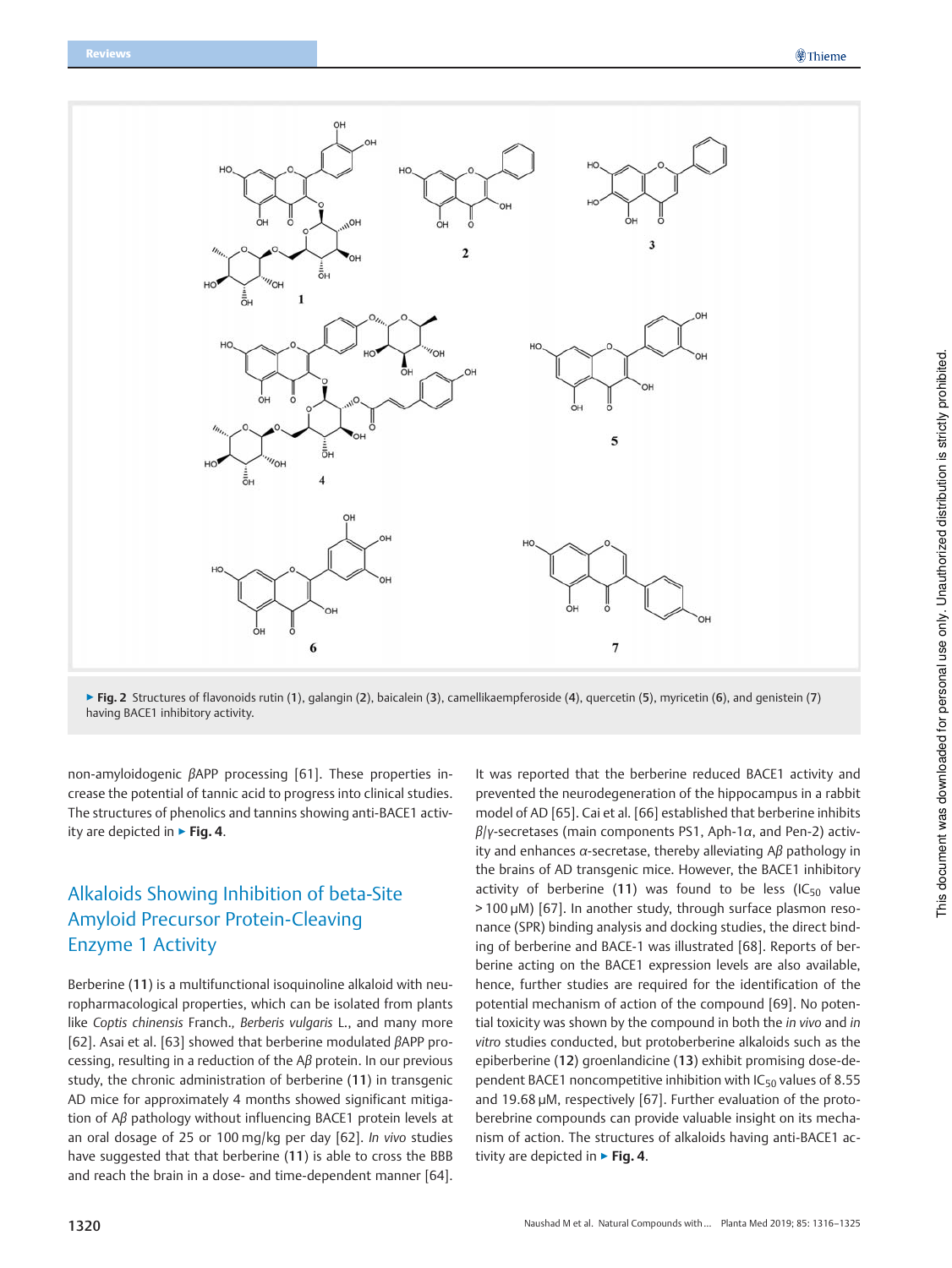

▶ Fig. 3 Salvianolic B binds to the active site (Asp 32, Asp 228) of BACE1 thus preventing its activity. Similarly, the other BACE1 inhibitors bind to the active site of the enzyme and disturb its enzyme activity.

## Chalcones

2, 2′,4′-Trihydroxychalcone acid (TDC) (14) from Glycyrrhiza glabra L. (licorice) (chalcones-flavanoids) noncompetitively inhibits BACE1 activity (Ki value of 3.08  $\mu$ M). With an IC<sub>50</sub> of 2.5  $\mu$ M, TDC (14) showed a dose-dependent decrease in the generation of Aβ40 and Aβ42 levels in HEK293-APPswe cells by effectively suppressing BACE1 activity on the βAPP [70]. In the above cell-based assay and in vivo (B6C3-Tg mice) study, TDC (14) effectively decreased Aβ in cells by suppressing BACE1 activity without exhibiting any off-target effect on  $\alpha$  and y secretases and showed no effect on BACE1 protein levels. It ameliorated the neurobehavioural activities and memory impairment in an AD mouse model at a dosage of 9 mg/kg per day with no obvious animal toxicity [70].

Cardamonin (15), a chalconoid, isolated from Boesenbergia rotunda (L.) Mansf. has a strong inhibition value with an  $IC_{50}$  value of  $4.35 \pm 0.38$  µM. The compound does not affect the TACE ( $\alpha$  secretase) to cause any detrimental effects.The docking studies, with − 9.5 kcal/mol results, suggest its affinity to tightly bind to the enzyme and it has been proved to easily pass the BBB [71]. The oral administration of cardamonin (15) for 30 weeks at the dose of 10 mg/kg did not exhibit any apparent toxicity, thus suggesting its safe consumption, but further tests such as in vitro, in vivo and cell viability should be done in order to justify the effectiveness of the compound [72]. Further confirmation of these results warrant the use of chalcones as therapeutic agents for AD. The structures of alkaloids and chalcones having anti-BACE1 activity are depicted in  $\triangleright$  Fig. 5.

### Terpenes

Gracilins are secondary metabolites that are derived from the marine sponge Spongionella Bowerbank. Leirós et al. [73] isolated several natural compounds from the marine sponge and conducted several in vivo and in vitro studies and found that gracilins can effectively reduce tau hyperphosphorylation and  $A\beta$  accumulation. Its successful action of Aβ reduction may be caused by its effective inhibition of the BACE1 enzyme. In SH-SY5Y tau441 human cell lines and 3 xTg-AD mice studies, it was noted that gracilin L (16) at a mere concentration of 1 µM exhibited a significant BACE1 reduction, decreasing its activity by 24.6 ± 4.2% [74]. Even though



 $\triangleright$  Fig. 4 Structures of salvianolic acid B (8), ferulic acid (9), and tannic acid (10) having BACE1 inhibitory activity.



 $\triangleright$  Fig. 5 Structures of alkaloids [berberine (11), epiberberine (12), groenlandicine (13)] and chalcones [2,2′,4′-trihydroxychalcone acid (14), cardamonin (15)] with anti-BACE1 activity.

the other gracilins obtained showed BACE1 inhibition activity, the % of decrease is comparatively not significant. Gracilin L (16) reduced the expression of tau levels by 48.2 ± 8.5% at a concentration of 1 μM. The levels of  $A\beta$  accumulation found in vivo after treatment with 0.04 mg/kg of gracilin L (16) showed an 86.2% decrease. The multitarget mechanism of action of the gracilin compound on various targets led to ERK inhibition, and BACE1 inhibition correlated with the action of reduced tau hyperphosphorylation. A decrease of  $A\beta$  highlights the value of the natural com-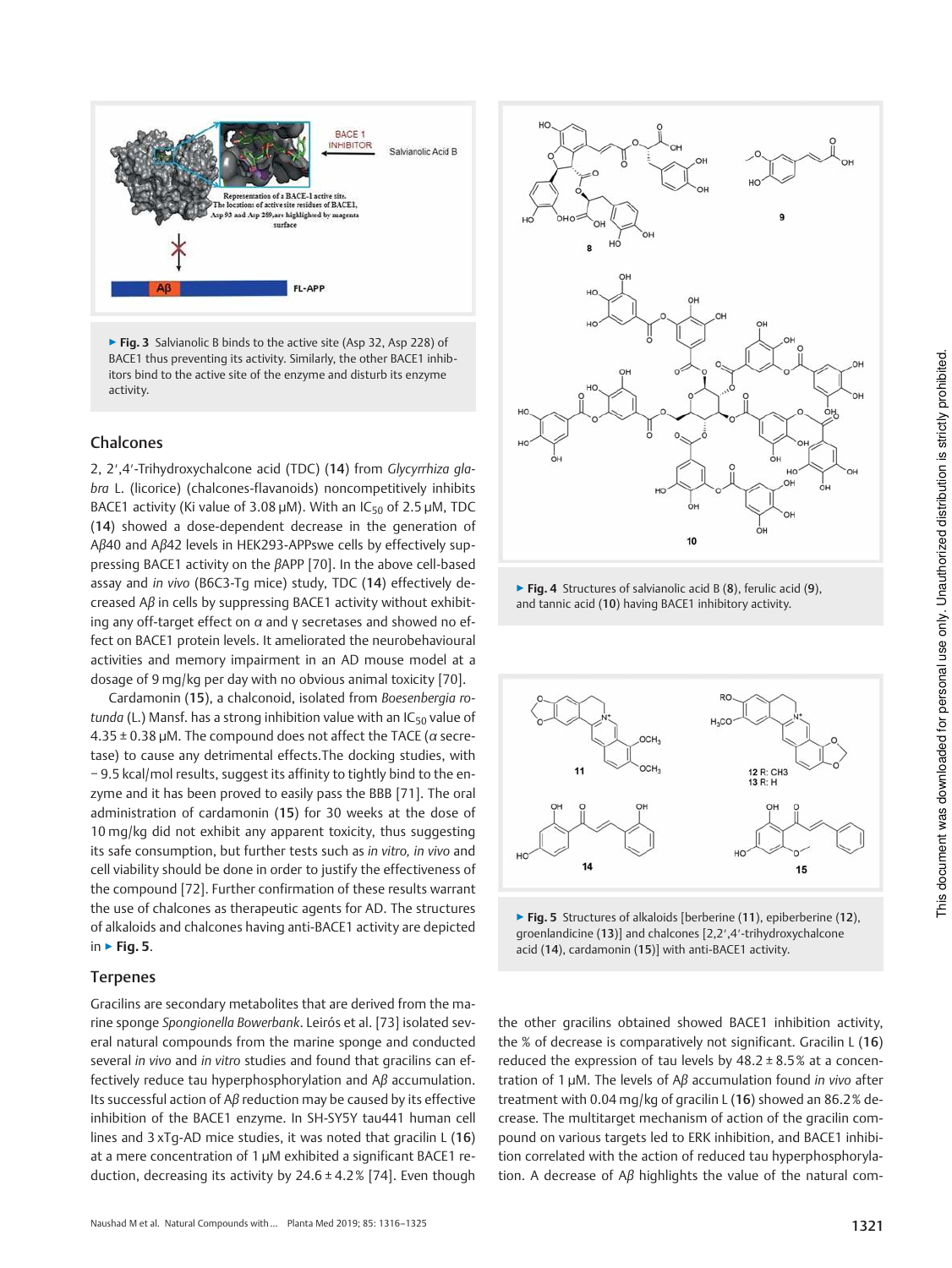

▶ Fig. 6 Structures of terpenoid compounds gracilin L (16), ginsenosides Re (17), Rg1(18), Rg3 (19), asperterpene A (20), and asperterpene B (21) with anti-BACE1 activity.

pound to be used for targeting AD. The neuroprotective action reported earlier by Leirós et al. [74] was further cemented by the current data. Further studies might be required in order to lament the priority and viability of usage of this compound for AD treatment.

Ginsenosides, the major pharmacologically active compounds isolated from various species of ginseng like Panax ginseng C. A. Mey., have also been observed to reduce BACE1, albeit with a different mode of action. Ginsenosides are steroidal triterpenoid saponins with a four-ring steroid backbone. Chen et al. [75] reported that three ginsenosides [Re (17), Rg1 (18) or Rg3 (19)] at a dose of 25 mg/kg significantly reduced the amount of Aβ40/ Aβ42 conducted in a cellular-based assay in Tg2576 mice. Ji et al. [76], in the same year, reported that ginsenoside Re (17) protects PC12 cells from cellular injury induced by amyloid Aβ. Ginsenosides Re (17) was observed to reduce BACE1 activity along with BACE1 expression, having no effect on the total APP levels and sAPPα levels in in vitro studies [77]. Ginsenoside Rg1 (18) showed improved memory and learning capacity in *in vitro* studies conducted. Wang et al. [78] reported that ginsenoside Rg1 (18) downregulated BACE1 activity and protects against Aβ-induced cytotoxicity in in vitro studies conducted in PC12 cells. The  $IC_{50}$ value of Rg1 was  $6.18 \pm 0.96$  µM.

Asperterpenes A and B (20 and 21), meroterpenoids obtained from the soil-derived mold Aspergillus terreus Thom., have shown potent BACE1 inhibitory activities in a cell-based assay using HEK-BACE1 cells. The  $IC_{50}$  values of the asperterpenes A and B (19 and 20), obtained were 78 and 59 nM, respectively. When HEK-293 and N2a-APP cell lines were treated with asperterpene A (20) at a concentration of 70 nM, it significantly reduced Aβ42 formation and inhibited BACE1 activity. In animal studies conducted on triple transgenic mice (3XTgAD mice), asperterpene A (21) treatment ameliorated learning and memory deficit along with BACE1 activity (concentration 2 µq/µL). The exposure of the cells to this compound did not affect cell viability or cause toxic effects in the in vivo and in vitro studies conducted [79]. Qi et al. [80] isolated new meroterpenoids, asperterpenes from Aspergillus terreus, cultured on Oryza sativa L. Of the 10 isolated compounds, asperterpenes E, F, and | exhibited better BACE1 inhibitory activities compared to others, with  $IC_{50}$  values of 3.32, 5.85, and 31.68 µM, respectively, in a BACE1 FRET (fluorescence resonance energy transfer) inhibition experiment. Terreusterpenes A and B, which are compounds isolated from extracts of A. terreus, displayed potential BACE1 inhibitory activity in *in vitro* studies (IC<sub>50</sub> values of 5.98 and 11.42 µM) [81]. Compounds isolated from A. terreus, up till now, have displayed one of the strongest inhib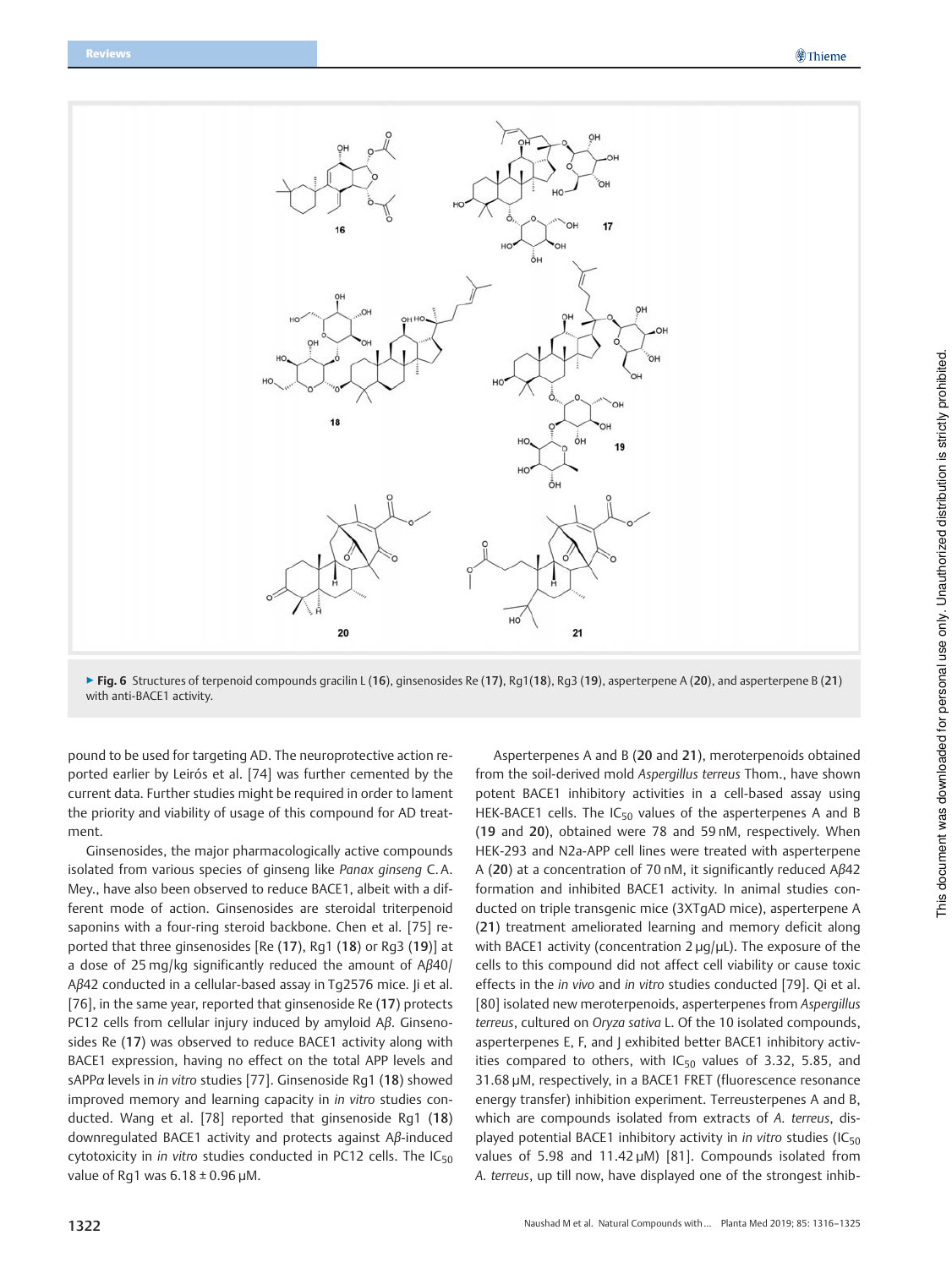itions against BACE1 activity and reduction in the formation of  $A\beta$ . These findings thus warrant the use of asperterpenes as an anti-AD therapeutic agent. The structures of terpenes and terpenoids showing anti-BACE1 activity are depicted in ► Fig. 6.

## Conclusion and Future Perspectives

The potential of BACE1 to act as a therapeutic target in the treatment of AD has only been investigated for the past decade. Evidence suggests that the timing of administration of BACE1 inhibitors may play a critical role in the successful treatment of AD. The advancement in future diagnostic technologies will lead to the identification of high-risk individuals easier and, hence, provide potential for early treatment [82]. The side effects related to BACE1 inhibition are of some concern, but the novel method of βAPP-selective BACE inhibition reduces the risks. The identification and characterisation of natural BACE1 inhibitors have potential in anti-AD therapeutics, as the long-term use of these compounds in different ancient treatments also provides an advantage of its safety profile. All natural products discussed in this review article have the ability to effectively inhibit BACE1 activity and lower neurotoxic Aβ formation. Focussing on the effects of the natural compounds on their action as anti-AD therapeutic agents brings focus to their mechanistic view of action by specifically targeting BACE1 substrate without any off-target action. In the future, we may discover more natural compounds showing severe efficiency, specificity, bioavailability, and safety with an effective grip on the various novel mechanisms of action to efficiently treat AD.

### Acknowledgements

This work was supported by grants from Hong Kong's Health and Medical Research Fund (HMRF 15163481) and the Department of Science and Technology's Core Research grant (SERB/CRG/2018/001596), Government of India. The authors also thank Dr. Martha Dahlen for her English editing and critical review.

### Conflict of Interest

The authors declare that they have no conflict of interest.

### References

- [1] Golde TE, DeKosky ST, Galasko D. Alzheimer's disease: The right drug, the right time. Science 2018; 362: 1250–1251
- [2] World Health Organization. Dementia. Available at https://www.who. int/news-room/fact-sheets/detail/dementia. Accessed September 21, 2019
- [3] Scheltens P, Blennow K, Breteler MM, de Strooper B, Frisoni GB, Salloway S, Van der Flier WM. Alzheimer's disease. Lancet 2016; 388: 505–517
- [4] Koss DJ, Jones G, Cranston A, Gardner H, Kanaan NM, Platt B. Soluble pre-fibrillar tau and β-amyloid species emerge in early human Alzheimer's disease and track disease progression and cognitive decline. Acta Neuropathol 2016; 1326: 875–895
- [5] Selkoe DJ. Physiological production of the beta-amyloid protein and the mechanism of Alzheimer's disease. Trends Neurosci 1993; 16: 403–409
- [6] Edbauer D, Winkler E, Regula JT, Pesold B, Steiner H, Haass C. Reconstitution of gamma-secretase activity. Nat Cell Biol 2003; 5: 486–488
- [7] Dislich B, Lichtenthaler SF. The membrane-bound aspartyl protease BACE1: molecular and functional properties in Alzheimer's disease and beyond. Front Physiol 2012; 17: 3–8
- [8] Hussain I, Powell D, Howlett DR, Tew DG, Meek TD, Chapman C, Gloger IS, Murphy KE, Southan CD, Ryan DM, Smith TS, Simmons DL, Walsh FS, Dingwall C, Christie G. Identification of a novel aspartic protease (Asp 2) as beta-secretase. Mol Cell Neurosci 1999; 14: 419–427
- [9] Lin X, Koelsch G, Wu S, Downs D, Dashti A, Tang J. Human aspartic protease memapsin 2 cleaves the beta-secretase site of beta-amyloid precursor protein. Proc Natl Acad Sci U S A 2000; 97: 1456–1460
- [10] Fukumoto H, Rosene DL, Moss MB, Raju S, Hyman BT, Irizarry MC. Betasecretase activity increases with aging in human, monkey, and mouse brain. Am J Pathol 2004; 164: 719–725
- [11] Bennett BD, Babu-Khan S, Loeloff R, Louis JC, Curran E, Citron M, Vassar R. Expression analysis of BACE2 in brain and peripheral tissues. J Biol Chem 2000; 275: 20647–20651
- [12] Farzan M, Schnitzler CE, Vasilieva N, Leung D, Choe H. BACE2, a betasecretase homolog, cleaves at the beta-site and within the amyloid-beta region of the amyloid-beta precursor protein. Proc Natl Acad Sci U S A 2000; 97: 9712–9717
- [13] Voytyuk I, Mueller SA, Herber J, Snellinx A, Moechars D, van Loo G, Lichtenthaler SF, De Strooper B. BACE2 distribution in major brain cell types and identification of novel substrates. Life Sci Alliance 2018; 1: e201800026
- [14] Roberds SL, Anderson J, Basi G, Bienkowski MJ, Branstetter DG, Chen KS, Freedman SB, Frigon NL, Games D, Hu K, Johnson-Wood K, Kappenman KE, Kawabe TT, Kola I, Kuehn R, Lee M, Liu W, Motter R, Nichols NF, Power M, Robertson DW, Schenk D, Schoor M, Shopp GM, Shuck ME, Sinha S, Svensson KA, Tatsuno G, Tintrup H, Wijsman J, Wright S, McConlogue L. BACE knockout mice are healthy despite lacking the primary beta-secretase activity in brain: implications for Alzheimer's disease therapeutics. Hum Mol Genet 2001; 12: 1317–1324
- [15] Luo Y, Bolon B, Kahn S, Bennett BD, Babu-Khan S, Denis P, Fan W, Kha H, Zhang J, Gong Y, Martin L, Louis JC, Yan Q, Richards WG, Citron M, Vassar R. Mice deficient in BACE1, the Alzheimer's β-secretase, have normal phenotype and abolished β-amyloid generation. Nat Neurosci 2001; 4: 231–232
- [16] Jonsson T, Atwal JK, Steinberg S, Snaedal J, Jonsson PV, Bjornsson S, Stefansson H, Sulem P, Gudbjartsson D, Maloney J, Hoyte K, Gustafson A, Liu Y, Lu Y, Bhangale T, Graham RR, Huttenlocher J, Bjornsdottir G, Andreassen OA, Jönsson EG, Palotie A, Behrens TW, Magnusson OT, Kong A, Thorsteinsdottir U, Watts RJ, Stefansson K. A mutation in APP protects against Alzheimer's disease and age-related cognitive decline. Nature 2012; 488: 96–99
- [17] Fan LY, Chiu MJ. Combotherapy and current concepts as well as future strategies for the treatment of Alzheimer's disease. Neuropsychiatr Dis Treat 2014; 10: 439–451
- [18] Anand R, Gill KD, Mahdi A. Therapeutics of Alzheimer's disease: past, present and future. Neuropharmacol 2013; 76: 27–50
- [19] Cummings J, Lee G, Ritter A, Zhong K. Alzheimer's disease drug development pipeline. Alzheimers Dement (N Y) 2018; 4: 195–214
- [20] Piton M, Hirtz C, Desmetz C, Milhau J, Lajoix AD, Bennys K, Lehmann S, Gabelle A. Alzheimer's disease: advances in drug development. J Alzheimers Dis 2018; 65: 3–13
- [21] Mullard A. BACE inhibitor bust in Alzheimer trial. Nat Rev Drug Discov 2017; 16: 155
- [22] Buggia-Prévot V, Fernandez CG, Riordan S, Vetrivel KS, Roseman J, Waters J, Bindokas VP, Vassar R, Thinakaran G. Axonal BACE1 dynamics and targeting in hippocampal neurons: a role for Rab11 GTPase. Mol Neurodegener 2014; 9: 1
- [23] Gautam V, D'Avanzo C, Hebisch M, Kovacs DM, Kim DY. BACE1 activity regulates cell surface contactin-2 levels. Mol Neurodegener 2014; 9: 4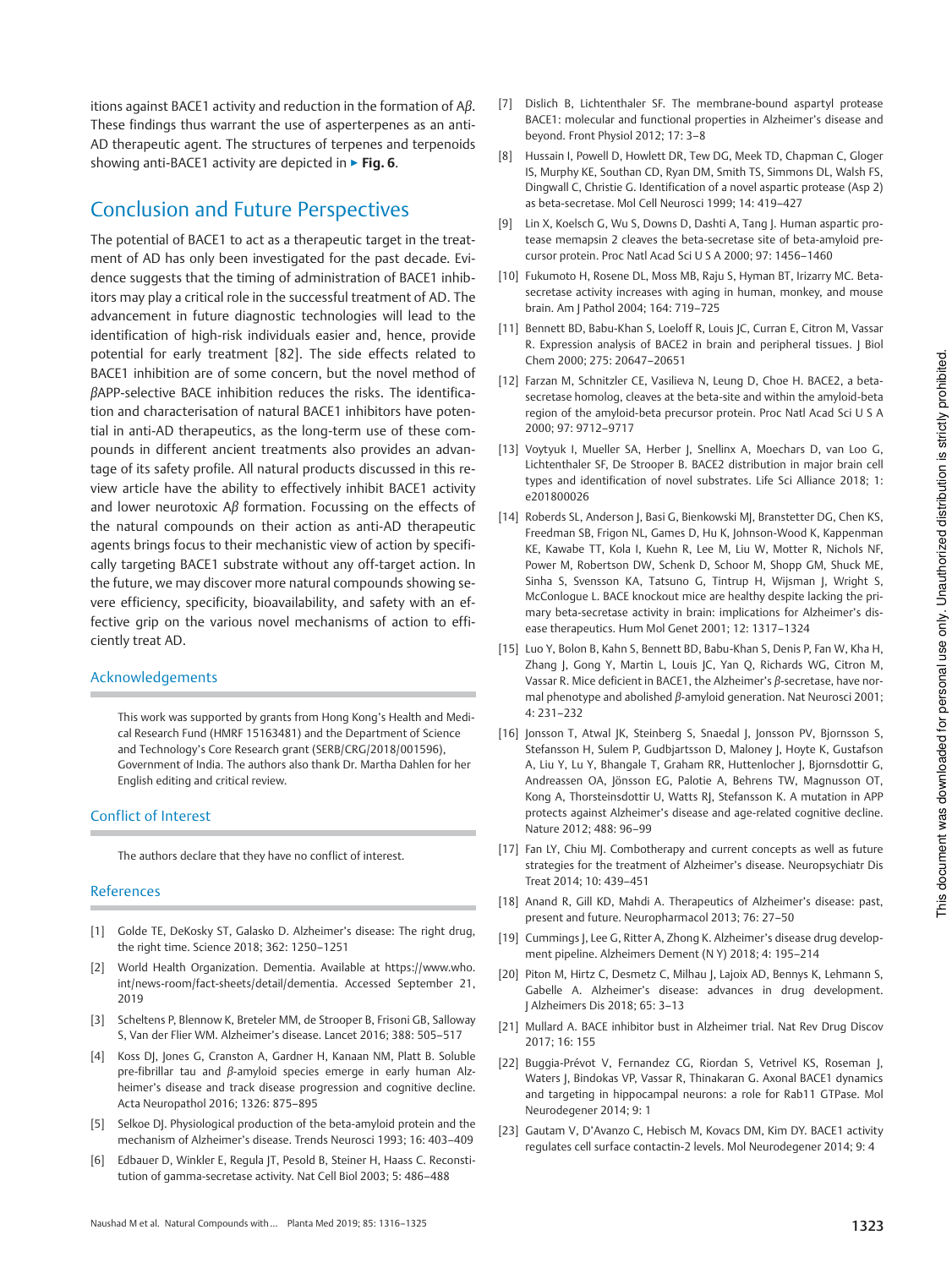- [24] Yan R. Physiological functions of the β-site amyloid precursor protein cleaving enzyme 1 and 2. Front Mol Neurosci 2017; 10: 97
- [25] Ben Halima S, Mishra S, Raja KMP, Willem M, Baici A, Simons K, Brüstle O, Koch P, Haass C, Caflisch A, Rajendran L. Specific inhibition of β-secretase processing of the Alzheimer disease amyloid precursor protein. Cell Rep 2016; 14: 2127–2141
- [26] Descamps O, Spilman P, Zhang Q, Libeu CP, Poksay K, Gorostiza O, Campagna J, Jagodzinska B, Bredesen DE, John V. AβPP-selective BACE inhibitors (ASBI): novel class of therapeutic agents for Alzheimer's disease. J Alzheimers Dis 2013; 37: 343–355
- [27] Gao D, Sakurai K, Chen J, Ogiso T. Protection by baicalein against ascorbic acid-induced lipid peroxidation of rat liver microsomes. Res Commun Mol Pathol Pharmacol 1995; 90: 103–114
- [28] Zhang SQ, Obregon D, Ehrhart J, Deng J, Tian J, Hou H, Giunta B, Sawmiller D, Tan J. Baicalein reduces β-amyloid and promotes non amyloidogenic amyloid precursor protein processing in an Alzheimer's disease transgenic mouse model. J Neurosci Res 2013; 91: 1239–1246
- [29] Xue X, Liu H, Qi L, Li X, Guo C, Gong D, Qu H. Baicalein ameliorated the upregulation of striatal glutamatergic transmission in the mice model of Parkinson's disease. Brain Res Bull 2014; 103: 54–59
- [30] Paris D, Mathura V, Ait-Ghezala G, Beaulieu-Abdelahad D, Patel N, Bachmeier C, Mullan M. Flavonoids lower Alzheimer's Aβ production via an NFκB dependent mechanism. Bioinformation 2011; 6: 229–236
- [31] Lu JH, Ardah MT, Durairajan SSK, Liu LF, Xie LX, Fong WF, Hasan MY, Huang JD, El-Agnaf OM, Li M. Baicalein inhibits formation of α-synuclein oligomers within living cells and prevents Aβ peptide fibrillation and oligomerisation. Chembiochem 2011; 12: 615–624
- [32] Gu XH, Xu LJ, Liu ZQ, Wei B, Yang YJ, Xu GG, Yin XP, Wang W. The flavonoid baicalein rescues synaptic plasticity and memory deficits in a mouse model of Alzheimer's disease. Behav Brain Res 2016; 311: 309– 321
- [33] Durairajan SSK, Huang YY, Yuen PY, Chen LL, Kwok KY, Liu LF, Song JX, Han QB, Xue L, Chung SK, Huang JD, Baum L, Senapati S, Li M. Effects of Huanglian-jie-du-tang and its modified formula on the modulation of amyloid-β precursor protein processing in Alzheimer's disease models. PLoS One 2014; 9: e92954
- [34] Yang S, Liu W, Lu S, Tian YZ, Wang WY, Ling TJ, Liu RT. A novel multifunctional compound camellikaempferoside b decreases Aβ production, interferes with Aβ aggregation, and prohibits Aβ-mediated neurotoxicity and neuroinflammation. ACS Chem Neurosci 2016; 7: 505–518
- [35] Priprem A, Watanatorn J, Sutthiparinyanont S, Phachonpai W, Muchimapura S. Anxiety and cognitive effects of quercetin liposomes in rats. Nanomedicine 2008; 4: 70–78
- [36] Shimmyo Y, Kihara T, Akaike A, Niidome T, Sugimoto H. Flavonols and flavones as BACE1 inhibitors: structure-activity relationship in cell-free, cell-based and in silico studies reveal novel pharmacophore features. Biochim Biophys Acta 2008; 1780: 819–825
- [37] Lu J, Wu DM, Zheng YL, Hu B, Zhang ZF, Shan Q, Zheng ZH, Liu CM, Wang YJ. Quercetin activates AMP-activated protein kinase by reducing PP2C expression protecting old mouse brain against high cholesterol-induced neurotoxicity. Pathol 2010; 222: 199–212
- [38] Semwal DK, Semwal RB, Combrinck S, Viljoen A. Myricetin: A dietary molecule with diverse biological activities. Nutrients 2016; 8: 90
- [39] Umadevi I, Daniel M, Sabnis SD. Chemotaxonomic studies on some members of Anacardiaceae. Proc Plant Sci 1988; 98: 205–208
- [40] Shimmyo Y, Kihara T, Akaike A, Niidome T, Sugimoto H. Multifunction of myricetin on A beta: neuroprotection via a conformational change of A beta and reduction of A beta via the interference of secretases. J Neurosci Res 2007; 24: 368–377
- [41] Ramezani M, Darbandi N, Khodagholi F, Hashemi A. Myricetin protects hippocampal CA3 pyramidal neurons and improves learning and memory impairments in rats with Alzheimer's disease. Neural Regen Res 2016; 11: 1976–1980
- [42] Ono K, Yoshiike Y, Takashima A, Hasegawa K, Naiki H, Yamada M. Potent anti-amyloidogenic and fibril-destabilizing effects of polyphenols in vitro: implications for the prevention and therapeutics of Alzheimer's disease. J Neurochem 2003; 87: 172–181
- [43] Vallés SL, Borrás C, Gambini J, Furriol J, Ortega A, Sastre J, Pallardó FV, Viña J. Oestradiol or genistein rescues neurons from amyloid beta-induced cell death by inhibiting activation of p38. Aging Cell 2008; 7: 112–118
- [44] Valles SL, Dolz-Gaiton P, Gambini J, Borras C, Lloret A, Pallardo FV, Viña J. Estradiol or genistein prevent Alzheimer's disease-associated inflammation correlating with an increase PPAR gamma expression in cultured astrocytes. Brain Res 2010; 1312: 138–144
- [45] Ma W, Ding B, Yu H, Yuan L, Xi Y, Xiao R. Genistein alleviates b-amyloid induced inflammatory damage through regulating toll-like receptor 4/ nuclear factor κB. J Med Food 2015; 18: 273–279
- [46] Tsai TH. Concurrent measurement of unbound genistein in the blood brain and bile of anesthetized rats using microdialysis and its pharmacokinetic application. J Chromatogr A 2005; 1073: 317–322
- [47] Chen W, Chen G. Danshen (Salvia miltiorrhiza Bunge): A prospective healing sage for cardiovascular diseases. Curr Pharm Des 2017; 23: 5125–5135
- [48] Gao Y, Zhang K, Zhu F, Wu Z, Chu X, Zhang X, Zhang Y, Zhang J, Chu L. Salvia miltiorrhiza (Danshen) inhibits L-type calcium current and attenuates calcium transient and contractility in rat ventricular myocytes. J Ethnopharmacol 2014; 158: 397–403
- [49] Zhou X, Chan SW, Tseng HL, Deng Y, Hoi PM, Choi PS, Or PM, Yang JM, Lam FF, Lee SM, Leung GP, Kong SK, Ho HP, Kwan YW, Yeung JH. Danshensu is the major marker for the antioxidant and vasorelaxation effects of Danshen (Salvia miltiorrhiza) water-extracts produced by different heat water-extractions. Phytomedicine 2012; 19: 1263–1269
- [50] Jiang RW, Lau KM, Hon PM, Mak TC, Woo KS, Fung KP. Chemistry and biological activities of caffeic acid derivatives from Salvia miltiorrhiza. Curr Med Chem 2005; 12: 237–246
- [51] Lin YH, Liu AH, Wu HL, Westenbroek C, Song QL, Yu HM, Ter Horst GJ, Li XJ. Salvianolic acid B, an antioxidant from Salvia miltiorrhiza, prevents Abeta(25–35)-induced reduction in BPRP in PC12 cells. Biochem Biophys Res Commun 2006; 348: 593–599
- [52] Durairajan SSK, Yuan Q, Xie L, Chan WS, Kum WF, Koo I, Liu C, Song Y, Huang JD, Klein WL. Salvianolic acid B inhibits Ab fibril formation and disaggregates preformed fibrils and protects against Ab-induced cytotoxicity. Neurochem Int 2008; 52: 741–750
- [53] Tang Y, Huang D, Zhang MH, Zhang WS, Tang YX, Shi ZX, Deng L, Zhou DH, Lu XY. Salvianolic Acid B inhibits Aβ generation by modulating BACE1 activity in SH-SY5Y-APPsw cells. Nutrients 2016; 8: 333
- [54] Durairajan SSK, Chirasani VR, Shetty SG, Iyaswamy A, Malampati S, Song J, Liu L, Huang J, Senapati S, Li M. Decrease in the generation of amyloid $β$  due to salvianolic acid B by modulating BACE1 activity. Curr Alzheimer Res 2017; 14: 1–9
- [55] Yu T, Paudel P, Seong SH, Kim JA, Jung HA, Choi JS. Computational insights into β-site amyloid precursor protein enzyme 1 (BACE1) inhibition by tanshinones and salvianolic acids from Salvia miltiorrhiza via molecular docking simulations. Comput Biol Chem 2018; 74: 273–285
- [56] Mori T, Koyama N, Guillot-Sestier MV, Tan J, Town T. Ferulic acid is a nutraceutical β-secretase modulator that improves behavioural impairment and Alzheimer-like pathology in transgenic mice. PLoS One 2013; 8: e55774
- [57] Srinivasan M, Sudheer AR, Menon VP. Ferulic acid: therapeutic potential through its antioxidant property. J Clin Biochem Nutr 2007; 40: 92–100
- [58] Kawabata K, Yamamoto T, Hara A, Shimizu M, Yamada Y, Matsunaga K, Tanaka T, Mori H. Modifying effects of ferulic acid on azoxymethane-induced colon carcinogenesis in F344 rats. Cancer Lett 2000; 157: 15–21
- [59] Sultana R, Ravagna A, Mohmmad-Abdul H, Calabrese V, Butterfield DA. Ferulic acid ethyl ester protects neurons against amyloid β-peptide (1–